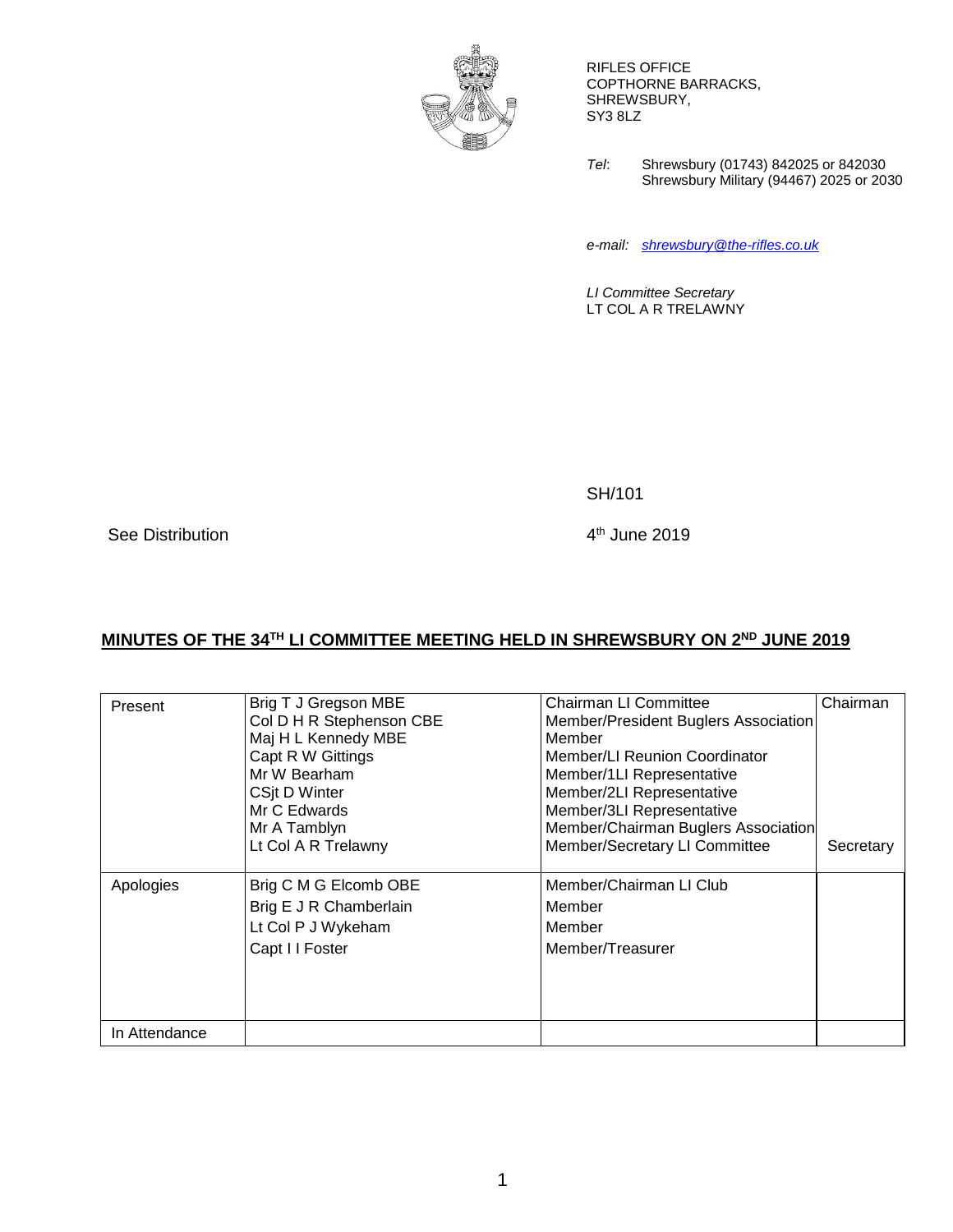| Item<br>(a)  | <b>Subject</b><br>(b)                                           | <b>Discussion and Decisions</b><br>(c)                                                                                                                                                                                                                                                                                                                                                                                                                                                                                                                                                                                                            | <b>Action</b><br>(d) |
|--------------|-----------------------------------------------------------------|---------------------------------------------------------------------------------------------------------------------------------------------------------------------------------------------------------------------------------------------------------------------------------------------------------------------------------------------------------------------------------------------------------------------------------------------------------------------------------------------------------------------------------------------------------------------------------------------------------------------------------------------------|----------------------|
| $\mathbf{1}$ | Welcome and<br><b>Opening Remarks</b>                           | The Chairman welcomed members present. Apologies were received as<br>shown above.                                                                                                                                                                                                                                                                                                                                                                                                                                                                                                                                                                 |                      |
| 2            | Minutes of the<br><b>Previous Meeting</b><br>and Points Arising | The Minutes of the 33 <sup>rd</sup> LI Committee Meeting were accepted as a true<br>record. There were no points arising.                                                                                                                                                                                                                                                                                                                                                                                                                                                                                                                         |                      |
| 3            | Membership<br>Changes                                           | Colonel Denney has died since the last meeting. Maj Kennedy will step<br>down as a Committee Member with effect from this meeting. There are<br>currently no plans to replace either.                                                                                                                                                                                                                                                                                                                                                                                                                                                             |                      |
| 4            | Finances                                                        | On behalf of the Treasurer, the Secretary presented the accounts for the LI<br>Committee. As at the end of 2018, funds available stood at £105K. Support<br>to the Reunion will remain the primary expenditure of the funds in the future.<br>The "average" cost of the Reunion is around £23K, so with around 950<br>tickets sold for the 2019 Reunion at £10 each, this year's subsidy from LI<br>Committee funds will be around £13.5K.                                                                                                                                                                                                        |                      |
| 5            | LI and Rifles<br>Reunion                                        | Although there was a significant (but expected) drop in numbers from the<br>50 <sup>th</sup> Anniversary Reunion in 2018, the 2019 Reunion was a successful event<br>which was much enjoyed by those who attended. Despite the lack of a band<br>(caused by a last-minute change in overseas deployment dates) the parade<br>took place with an unchanged format and the substitute musical<br>arrangements worked well. The musical entertainment by the Bugler's<br>Association and the Veteran's Band, The Dreams and Holly J was excellent,<br>as were the bar arrangements. Reviews of the food available were mixed.                        |                      |
|              |                                                                 | Concerns raised by LI Committee Members included:                                                                                                                                                                                                                                                                                                                                                                                                                                                                                                                                                                                                 |                      |
|              |                                                                 | Reviewing Officers - The tasks of Reviewing Officer and Inspecting Officers<br>need to be allocated further ahead. A roster of those LI Officers, serving<br>and retired, of Major General rank and higher, should be set up so that the<br>duties can be rotated in future. The Chairman undertook to discuss this<br>matter with the senior officers likely to be involved.                                                                                                                                                                                                                                                                     | The Chairman         |
|              |                                                                 | Band Availability - Although the substitute musical arrangements worked<br>well, it is preferable to have a marching band and bugles. The Secretary will<br>submit a bid for the 2020 Reunion to provide musical support for the parade,<br>the Sounding of Retreat and the Dinner.                                                                                                                                                                                                                                                                                                                                                               | Lt Col Trelawny      |
|              |                                                                 | Bringing in Beer - A disappointingly high number of those attending saw fit<br>to bring in their own beer, bought mainly at the Lidl supermarket. STFC<br>does not charge the Reunion anything for staging the Reunion, relying on<br>revenue from the beer tent to cover its costs. Reunion attendees bringing in<br>their own beer are reducing the beer tent's revenue and creating a situation<br>in which STFC may have to start charging for the facilities provided. Next<br>year, there will have to be increased security to prevent the bringing in of<br>beer, and this will be an additional cost to the Reunion. It is hoped that LI |                      |
|              |                                                                 | veterans will understand this and resist the temptation to be selfish. There<br>will be a reminder printed on the ticket for next year's Reunion.                                                                                                                                                                                                                                                                                                                                                                                                                                                                                                 | All                  |
|              |                                                                 | Security - For the second year, the ability of the security staff to check<br>tickets properly has been called into question. It is likely that a different<br>company will be used in 2020.                                                                                                                                                                                                                                                                                                                                                                                                                                                      | <b>Capt Gittings</b> |
|              |                                                                 |                                                                                                                                                                                                                                                                                                                                                                                                                                                                                                                                                                                                                                                   |                      |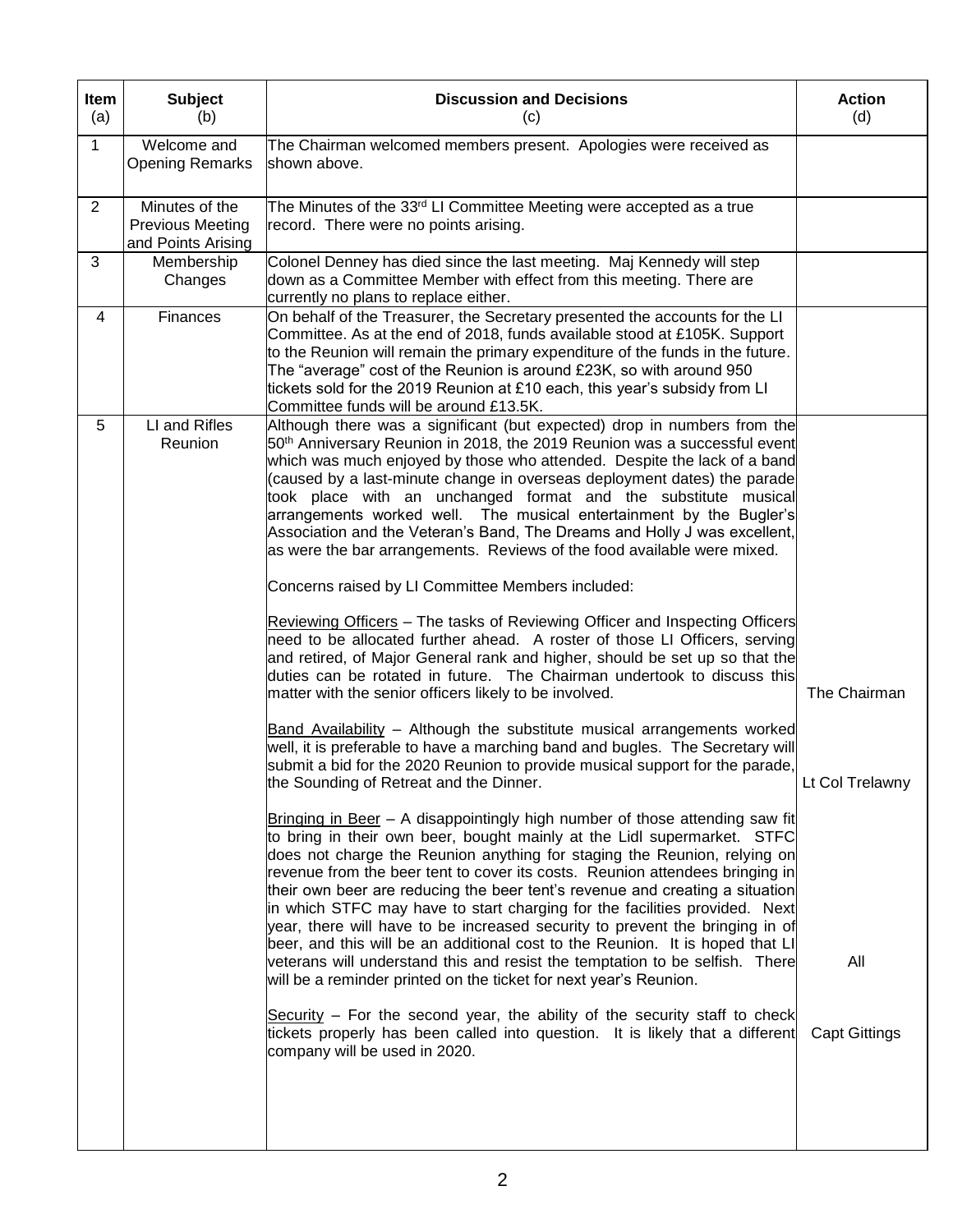| Item<br>(a)    | <b>Subject</b><br>(b)     | <b>Discussion and Decisions</b><br>(c)                                                                                                                                                                                                                                                                                                                                                                                                                                                                                                                                                                                                                                                                                                                                                                                                                                                                                                                                                                                                                                                                                                                                                                                                                                                                                                                                                                                                                                                                     | <b>Action</b><br>(d)                         |
|----------------|---------------------------|------------------------------------------------------------------------------------------------------------------------------------------------------------------------------------------------------------------------------------------------------------------------------------------------------------------------------------------------------------------------------------------------------------------------------------------------------------------------------------------------------------------------------------------------------------------------------------------------------------------------------------------------------------------------------------------------------------------------------------------------------------------------------------------------------------------------------------------------------------------------------------------------------------------------------------------------------------------------------------------------------------------------------------------------------------------------------------------------------------------------------------------------------------------------------------------------------------------------------------------------------------------------------------------------------------------------------------------------------------------------------------------------------------------------------------------------------------------------------------------------------------|----------------------------------------------|
| 6              | Associations              | Mr Bearham submitted a report on the activities of the 1LI Association.<br>There was discussion on the setting up of similar Associations for 2LI, 3LI<br>and the TA battalions. It was felt that this was entirely a matter for former<br>members of those battalions.                                                                                                                                                                                                                                                                                                                                                                                                                                                                                                                                                                                                                                                                                                                                                                                                                                                                                                                                                                                                                                                                                                                                                                                                                                    |                                              |
| $\overline{7}$ | Websites                  | Following discussion, it was decided that once information from the relevant<br>pages of the existing LI Website had been transferred to the new Reunion<br>website, the former would be closed down. The expanded Reunion website<br>will include information on the LI Club and on other non-Reunion matters of<br>interest to LI veterans, as well as providing the means to circulate details<br>and permit bookings and payment for future Reunions. Two-way links with<br>SWIFT, the Rifles interactive network, will be put in place. The website will<br>be managed by Capt Gittings with help from a professional website provider.                                                                                                                                                                                                                                                                                                                                                                                                                                                                                                                                                                                                                                                                                                                                                                                                                                                               | <b>Capt Gittings</b>                         |
| 8              | LI Officers' Club         | Accounts for 2018 were presented. 98 officers and their guests attended the<br>annual lunch at Salisbury on Sunday 15th July 2018. The annual dinner in<br>London on Thursday 11 <sup>th</sup> October 2018 was attended by 114 officers.<br>Although the dinner was self-supporting, the lunch was not, owing to<br>increased costs. The future of the latter will be kept under review. So far 69<br>officers and guests have signed up for the 2019 lunch.                                                                                                                                                                                                                                                                                                                                                                                                                                                                                                                                                                                                                                                                                                                                                                                                                                                                                                                                                                                                                                              |                                              |
| 9              | Future of LI<br>Committee | The Committee noted an e-mail discussion in the last month between the<br>Chairman and Colonel Stephenson about the future of the Committee. The<br>Chairman was concerned that the purpose of the Committee is unclear and<br>that this lack of clarity leads to confusion. In 2007, when The Rifles had<br>formed, the primary (if not sole) purpose of the LI Committee had been the<br>organization of the Annual LI Reunion but in recent years the Committee<br>had received requests to deal with a much wider range of issues and events.<br>In the Chairman's view, the Committee is neither structured nor resourced to<br>deal with these wider issues. Whilst the Chairman favoured the streamlining<br>of the Committee, the consensus of view around the table was that the<br>Committee needed to become more effective rather than less effective in the<br>future, even if this meant calling for more volunteers and raising further<br>resources. Colonel Stephenson reported that he and Brigadier Chamberlain<br>are willing to draft a paper over the next few weeks suggesting a way<br>forward for the Committee, addressing its purpose and objectives and its<br>composition amongst other things. The Chairman welcomed this offer and it<br>was agreed that all being well the Committee should be able to discuss the<br>first draft of this paper at its next meeting in October. Colonel Stephenson<br>undertook to send a preliminary draft to the Chairman in due course. | <b>Brig</b><br>Chamberlain<br>Col Stephenson |
| 10             | <b>AOB</b>                | Ballygawley Memorial Shrewsbury.<br>The memorial service will take place<br>in The Quarry on Sunday 18 <sup>th</sup> August 2019 at 1040hrs.<br>The NIVA service will take place on Saturday 14th<br>NIVA Service.<br>September 2019 at 1100hrs at the NMA. The take up for the lunch<br>afterwards at Lichfield Rugby Club has been slow so far and LI NI veterans<br>are encouraged to book tickets at £10 per head using the form sent out<br>with the Spring newsletter or by contacting Heather at the Rifles Office in<br>Shrewsbury.<br>LI Memorial at NMA. The maintenance contract has been signed and is<br>kept at Shrewsbury.<br>LI Plot at the Westminster Field of Remembrance. Brig Chamberlain has<br>reviewed the "Roll of Honour" at the LI Plot and advised that no changes<br>are needed at present. Anybody wishing to have a LI name written on a<br>cross (at no cost) should let Heather know by the end of September.<br>The LI Collection remains housed at Cornwall's<br>LI Collection.<br>Regimental Museum in Bodmin. As a Rifles Forming Regiment collection,<br>it currently benefits from a MoD grant. When the date of expiry of this<br>grant becomes clearer the future of the LI Collection will need to be<br>addressed.                                                                                                                                                                                                                                              | All<br>Lt Col Trelawny<br>All                |